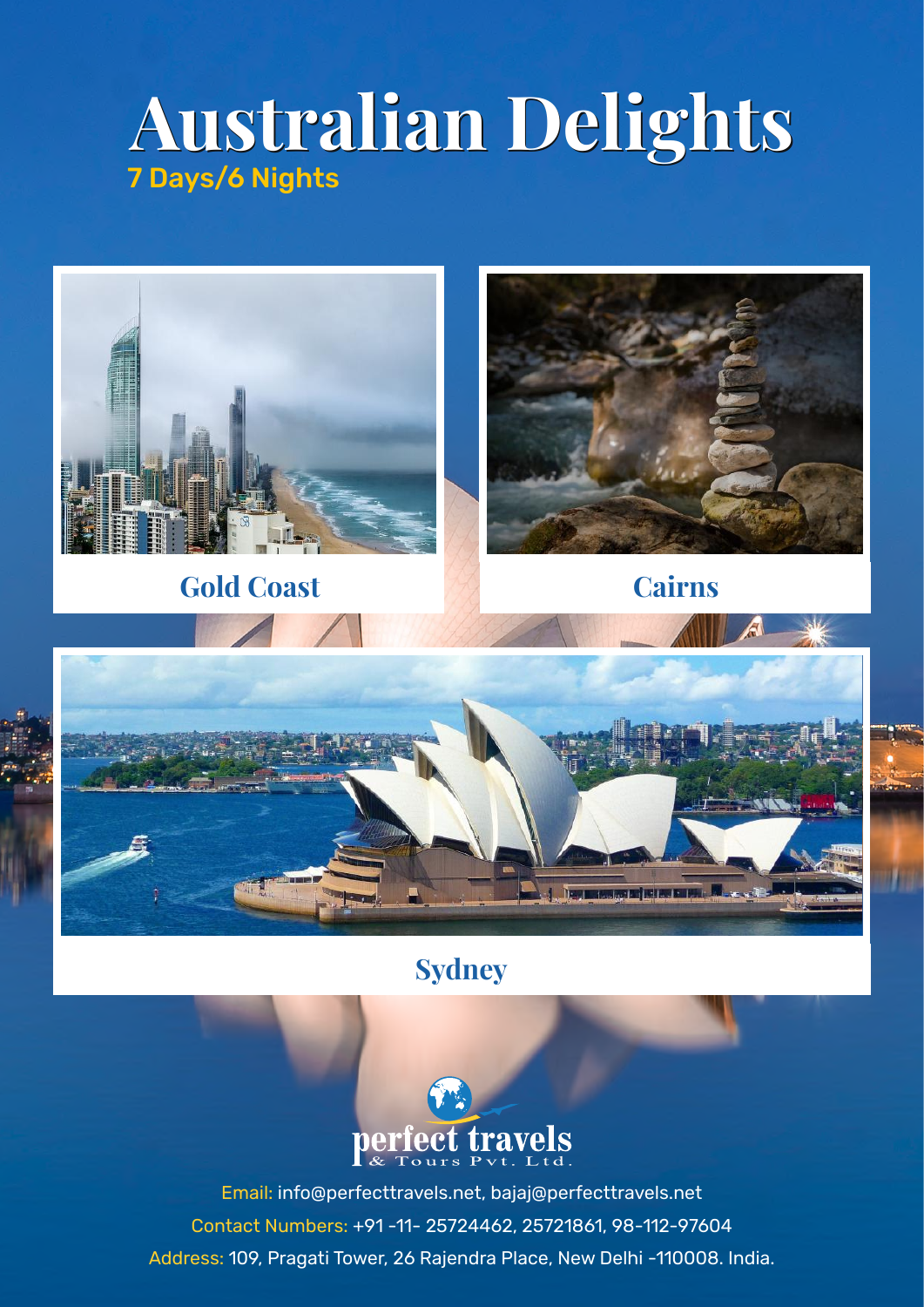

## 2 NIGHTS GOLD COAST / 2 NIGHTS CAIRNS / 2 NIGHTS SYDNEY

#### Day: 01

- Arrive Brisbane or Gold Coast Airport within 2330hrs and SIC Transfer to your Hotel (Early Checkin is Not Guaranteed).
- Overnight at your Hotel.

#### Day: 02

- Breakfast. Return SIC transfer for Dreamworld admission.
- Overnight at your Hotel.

#### Day: 03

- Breakfast. Check-out & SIC transfer to Brisbane or Gold Coast Airport. Arrive Cairns Airport within 2230hrs & SIC Transfer to Hotel. Check-in.
- Day Free & Overnight.

#### Day: 04

- Breakfast. Full Day SIC Big Cat Cruise Tour to Green Island Reef with Buffet Lunch, Semi-submarine & Glass bottom boat OR Snorkelling Gears (Pak 4).
- Overnight at your Hotel.

#### Day: 05

- Breakfast. Depart for Cairns Airport by SIC Transfer for your onward flight. Arrive Sydney Airport within 2100hrs & SIC Transfer to your Hotel.
- Overnight at your Hotel

#### Day: 06

- Breakfast. Morning Half Day SIC Sydney City Tour with views of Opera House & Harbour Bridge and visit to Manly Beach, etc. Post this tour, proceed to Sea Life Aquarium at Darling Harbour to exchange.
- Combo 2 Pass voucher for admissions to Sea Life Aquarium + Sydney Tower Eye with 4D Experience.

Continue...

Email: info@perfecttravels.net, bajaj@perfecttravels.net Contact Numbers: +91 -11- 25724462, 25721861, 98-112-97604 Address: 109, Pragati Tower, 26 Rajendra Place, New Delhi -110008. India.